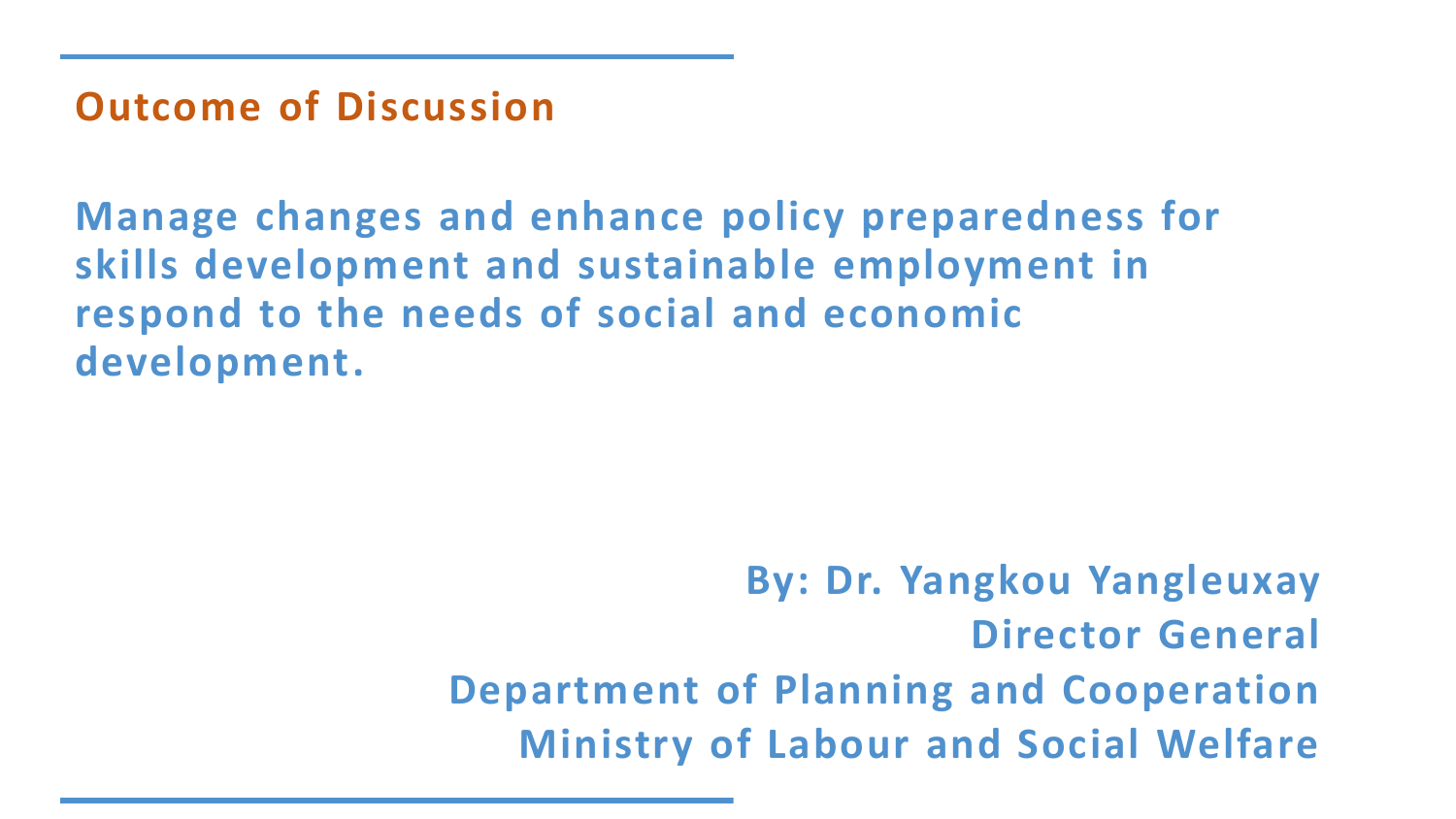## **Context and Challenges**

- The world of work in Lao PDR prior to COVID-19 was already concerning. The 2017 Labour Force Survey showed a labour force participation rate of only 41 per cent. Less than 1.8 million of a total working-age population of over 4.7 million were in employment. Own-use production workers were 2.455.328 people, covered 59%.
- For many households, migration is a major source of livelihood, with an estimated US\$285 million in remittances recived in 2019.
- The profound economic and social disruption caused by COVID-19 threatens the long-term livelihoods and wellbeing of Laotians both inside and outside of the country.
- Poverty and unemployment have increased substantially in the wake of the pandemic.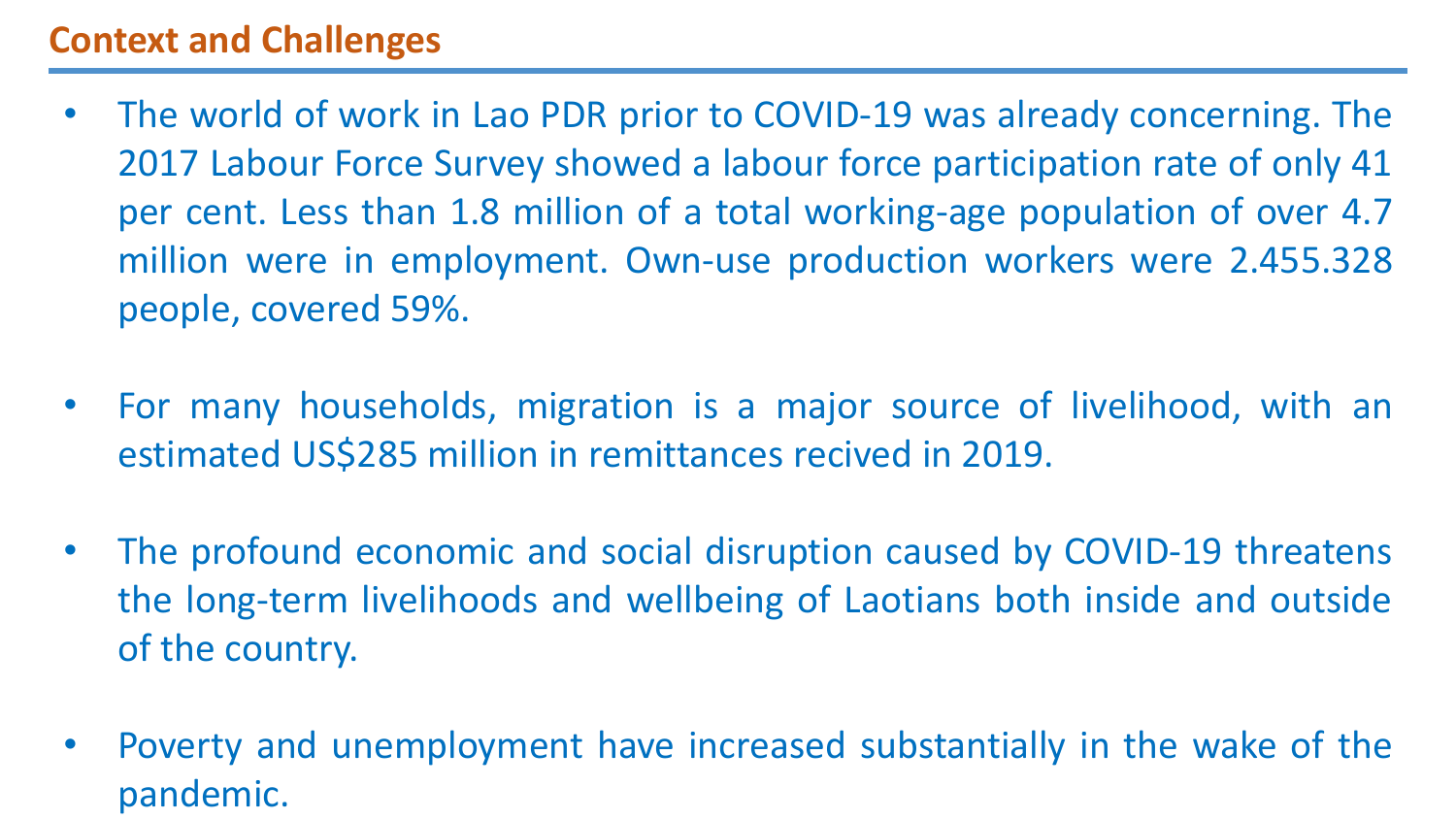- The fiscal situation limits the Government's policy options for cushioning the impacts to employment, unemployment, and stimulating economic recovery.
- The lockdown in Thailand led to massive return of more than 130,000 migrants, causing increases in unemployment, loss of income, and increased risk of exploitation, trafficking, and irregular migration of the most vulnerable.
- Lao PDR is not prepared to reintegrate such large numbers, and does not have policies and systems in place to ensure effective migration governance and smooth reintegration plans, including for skills development and recognition.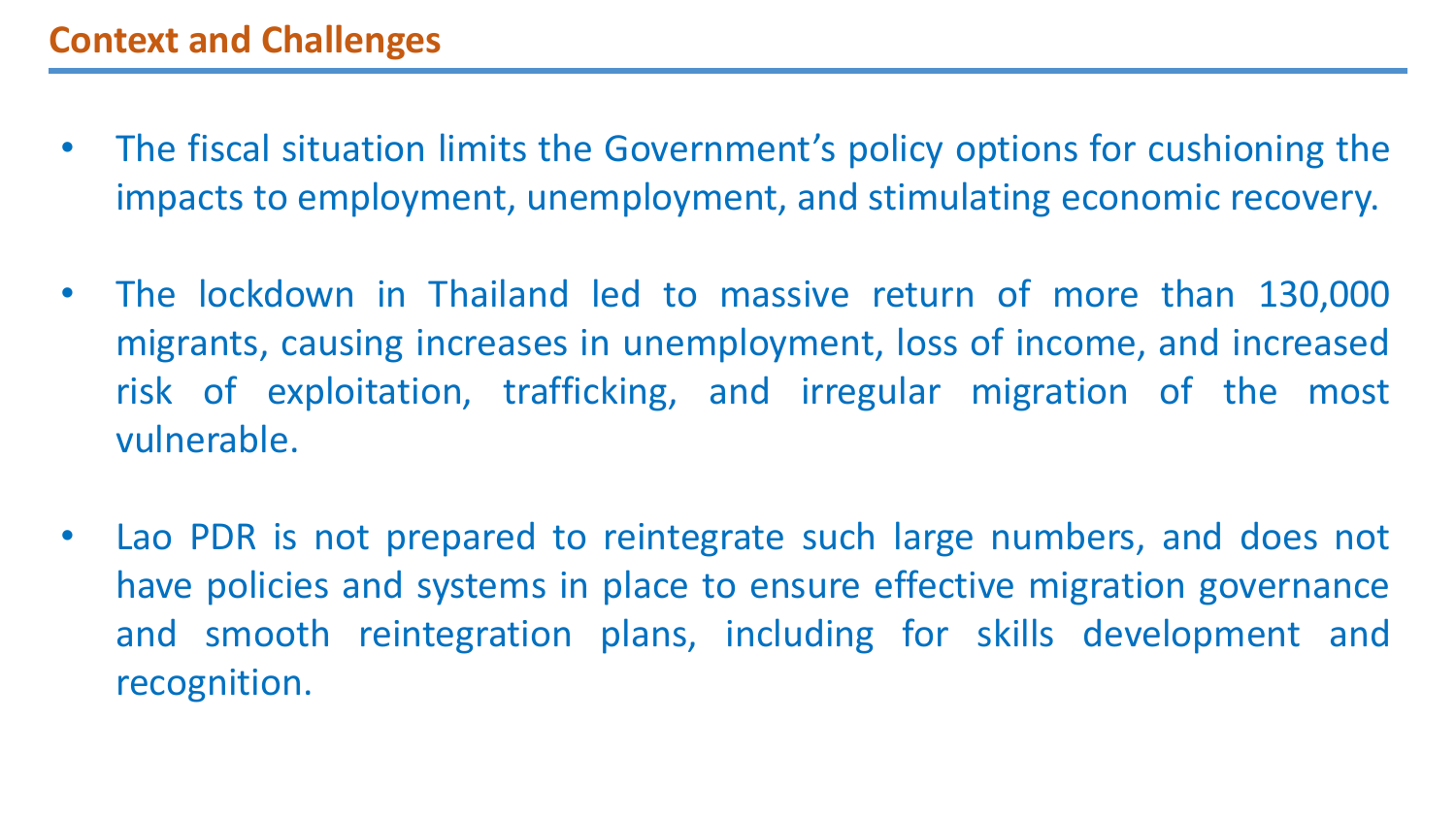## **Policy Recommendations**

- Economic and labour market structure and system need to be more resilient to crises and diverse risks.
- It would involve strengthening domestic supply capacities and consumption markets.
- Strengthening migration governance, considering that migration will have an impact on the recovery process once borders are again open.
- Links need to be forged with labour, employment, skills (re)training and migration policies to maximize positive effects of domestic and foreign direct investment for:
	- local SMEs,
	- skills development, employment and resource transfer;
	- labour standards and compliance with labour law for decent work and safety and healthy workplaces.
	- migration and human mobility governance;
	- social protection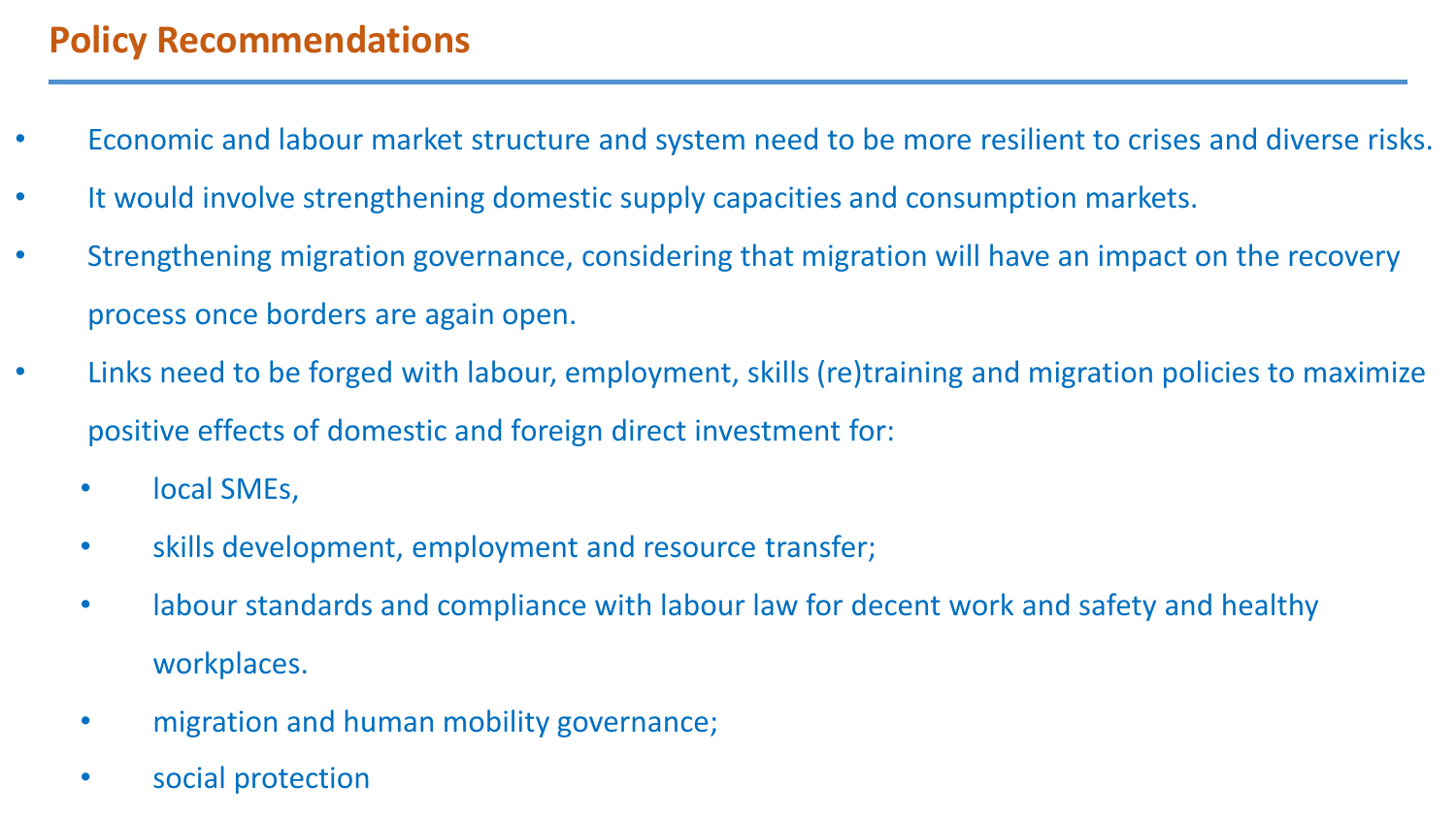#### **Pillar 1: Managing changes for quality skilled workforce development and job creation in the context of slower economic growth.**

- The MSME sector in Lao PDR constitutes the backbone for job creation, and contributes to gender equality and youth empowerment through business participation. The government needs to become better prepared to support the survival (and revival) of viable MSMEs and to make them more robust. When boosting the role of Lao MSMEs, the NSEDP needs to strive toward full and productive employment and decent work for all.
- Strengthening domestic opportunities for decent work, promoting digitalization and simplifying regulatory requirements.
- Particular attention should also be given to the implementation of the National Rural Employment Strategy as a crisis responsive measure and as a major approach to increase proportion of the rural labour force in formal employment, contributing to expansion of production groups, services and cooperatives, including rural development and poverty reduction.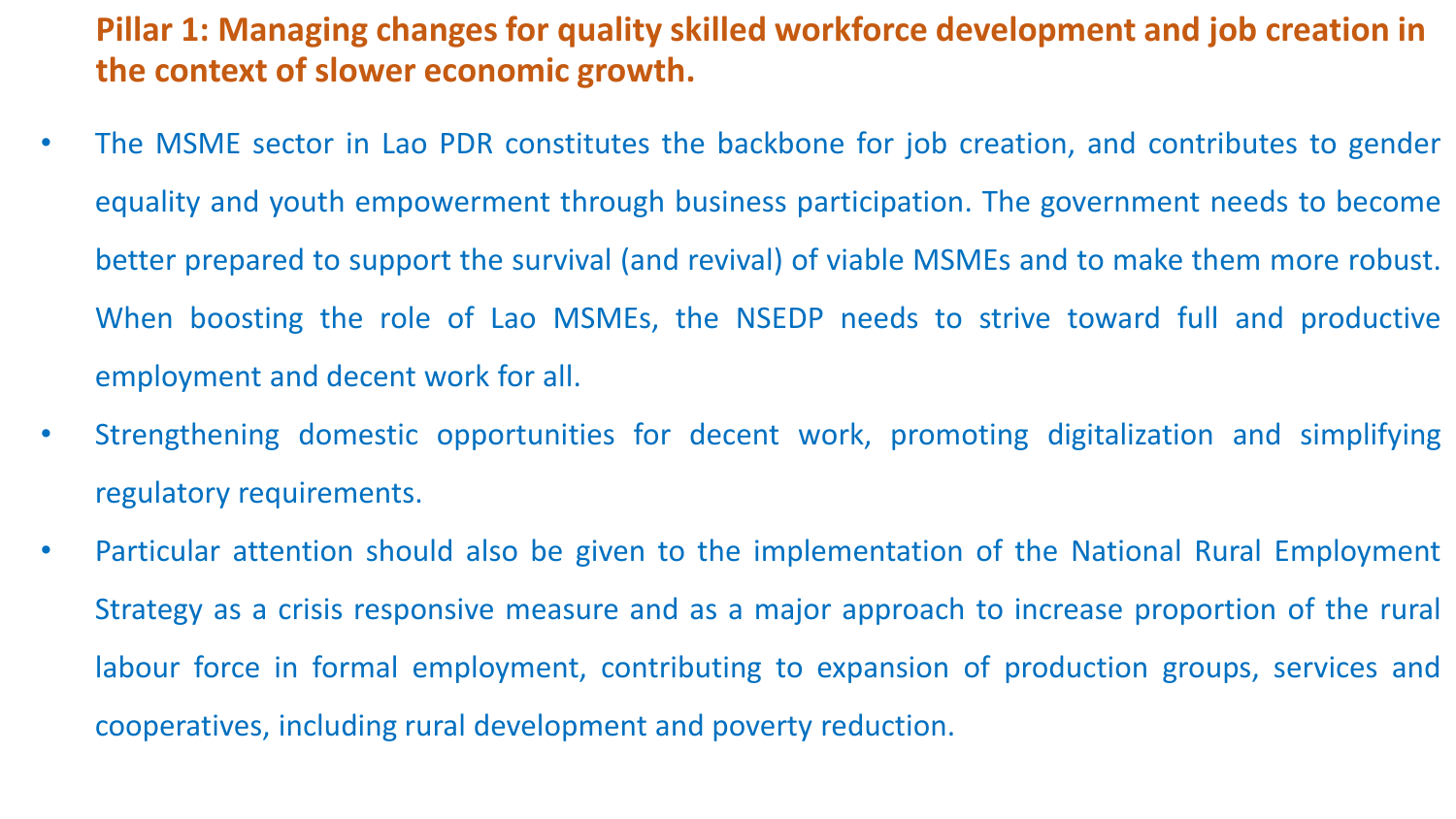## Pillar 2: Promoting labour standards and compliance with labour law for decent work

- Recovering towards a better labour market will require the NSEDP to prioritize implementation and enforcement of labour standards and national labour law.
- Too many Lao workers are trapped in poor quality jobs leaving the majority of Lao workers to earn too little to escape from poverty. Securing decent employment is particularly difficult for young people and women. Labour standards can guide the management of negative labour market effects.
- Importantly, labour standards have been increasingly included in the regional and international trade agreements.
- Tripartite cooperation and dialogue will help to improve the design and implementation of the labour market policies to complement economic and trade policies. This involves consistently cooperating with the private sector and workers organizations on potential impacts on business and workers.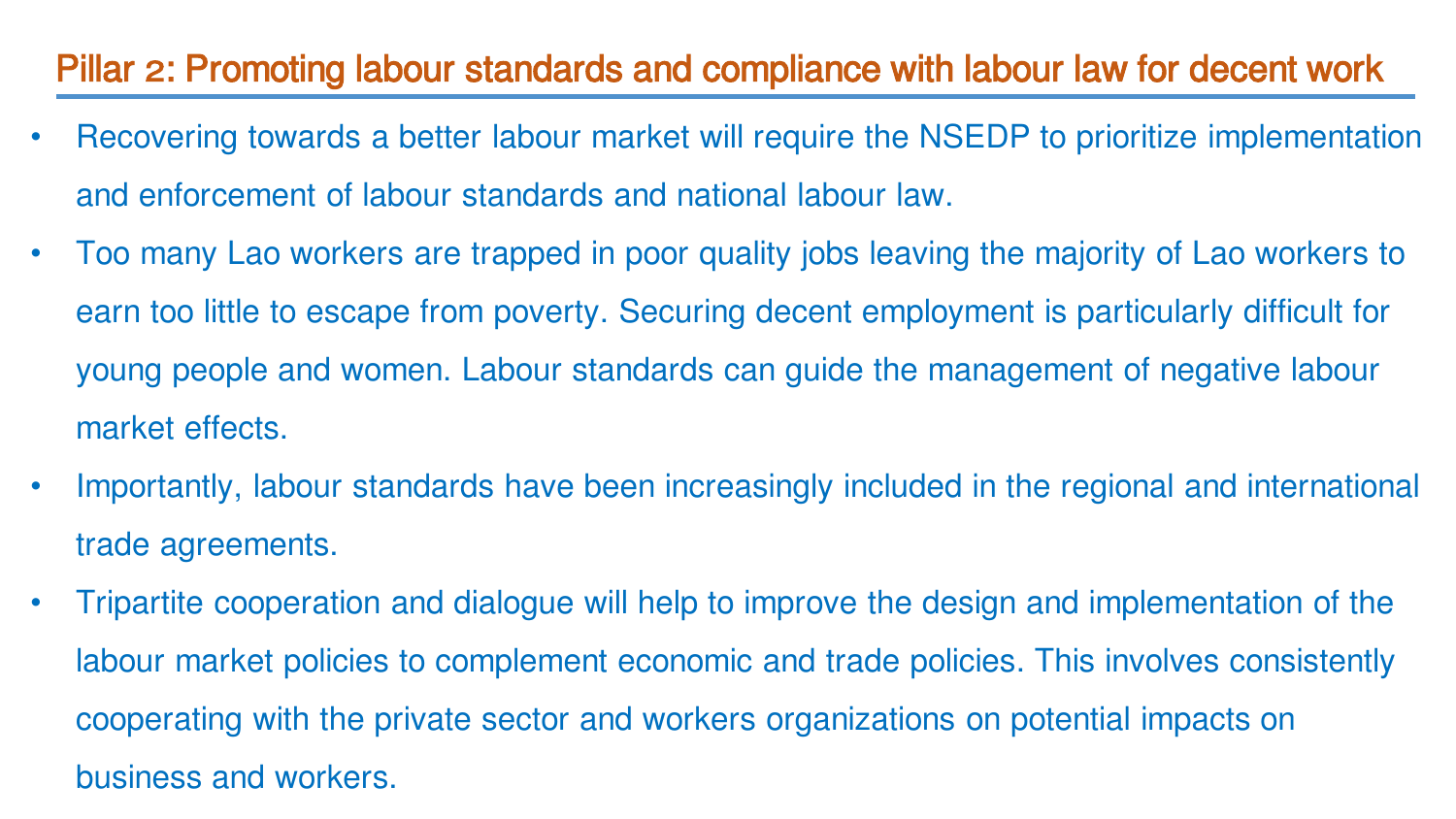#### Pillar 3: Protecting migrant workers and leveraging the benefits of migration.

- Changes in human mobility to due to COVID-19 have highlighted serious migration management challenges.
- In the longer term, if not properly addressed, stigmatization and discrimination may negatively impact on migrants' integration, and may especially impact women migrant workers.
- Investments and business are and will continue to recruit workers nationally and internationally. It is thus important that Lao PDR prepares itself to facilitate safe and orderly and responsible migration flows once borders open to ensure rights of migrants are protected.
- ASEAN has envisaged measures to facilitate the mobility of high-skilled workers. However, most Lao migrant workers are low-skilled, and many are undocumented. If Lao PDR is to reap the benefits of human mobility, the country needs to strengthen its employment services and enhancing bilateral and multilateral cooperation.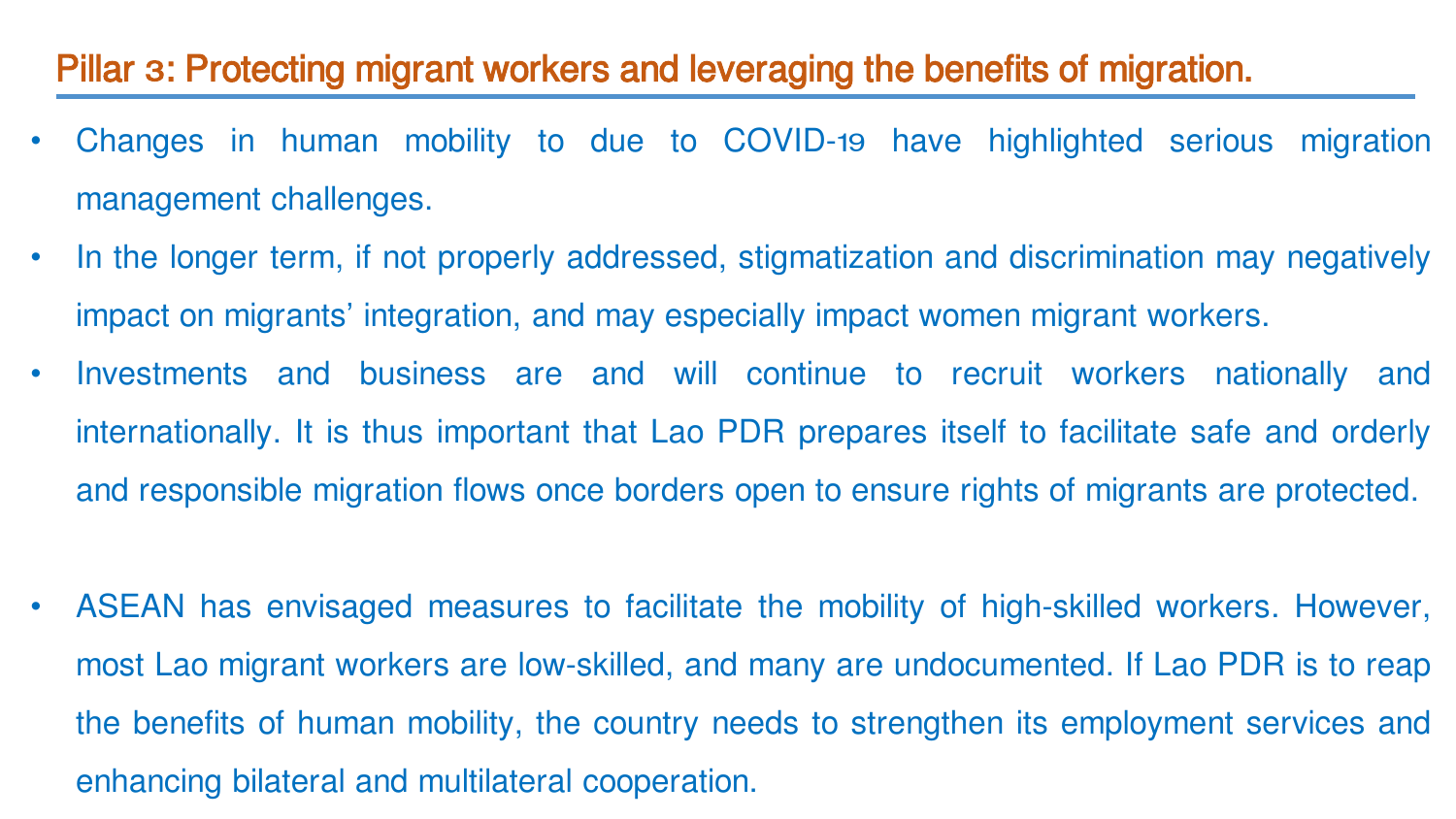- Despite recent improvements, the social protection system leaves a large part of the population unprotected.
- The loss of livelihoods due to COVID-19 has pushed many households into poverty with longterm consequences for productivity and human capacity development.
- Shock-responsive social protection systems are an important part of any crisis response strategy and can build household resilience to shocks – including to natural disasters, pandemics, economic crises
- It is important to build and strengthen the national social protection system and gradually expand coverage by prioritizing the implementation of the recently adopted National Social Protection Strategy 2025. The NSPS seeks to strengthen and complement previous Government's regional and international commitments as well as the Sustainable Development Goals.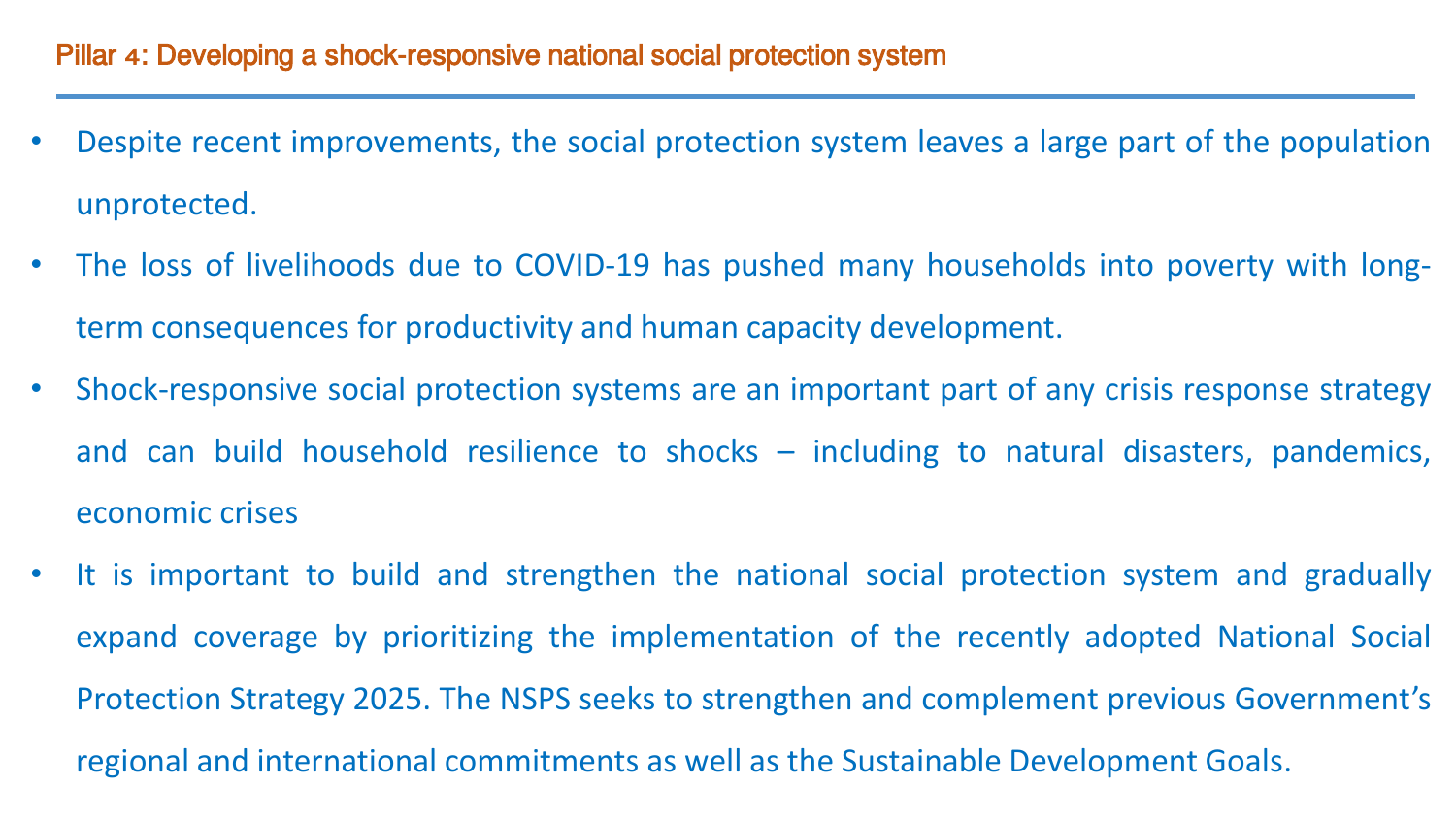# Recommendations

- Stronger linkage between labour force development and economic development in the 9<sup>th</sup> NSEDP and in line with SDG 8.
- Strengthen involvement of private sectors in skills development, sustainable employment creation, higher income generation and sectoral and SMEs development and investment stimulation.
- Establish coordination and partnership mechanism with other relevant sectors.
- Establish a sector working group on labour and social protection to mobilize relevant sectors and development partners support through the Round Table Process.